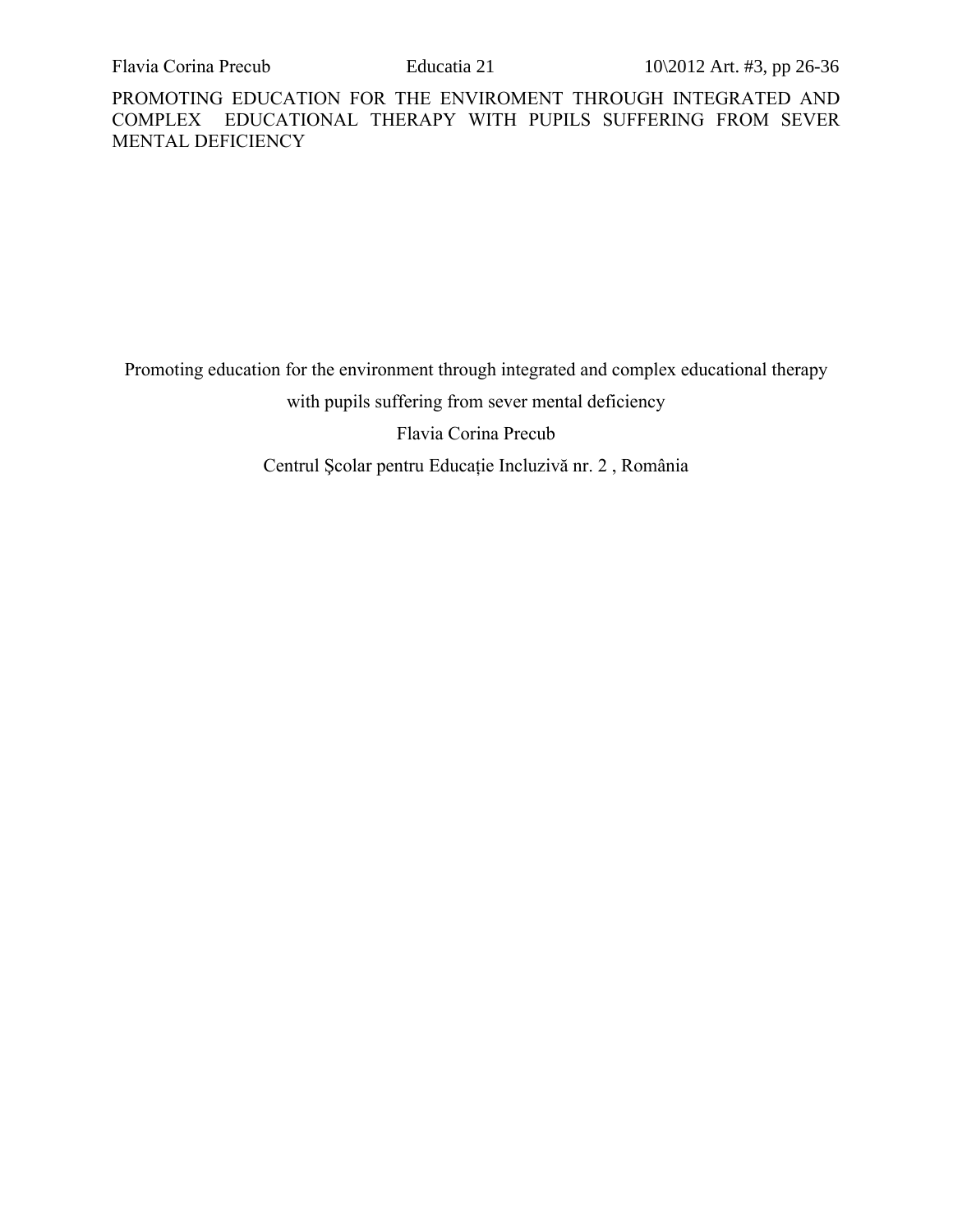### **Abstract**

Owing to a sustained economic activity in the recent years the environment has suffered from the increasing rate of polluation. In addition to this there is a lack of education concerning the protection of the environment. Consequently this poper tries to promote education for the environment with pupils suffering from servere mental deficiencies throngh integrated and complex educational therapy. Through these activities that have been suggested as part of programme aiming at promoting the education for the environment we wish to make pupils conscions of the importance of the environment as well as to give reasons for keeping it clean and taking care of it. All this will increase the quality of their health and life on the whole.

**Key words**: education for environment, educational therapy, sever deficiencies, games.

### **Zusammenfassung**

Wegen des intensiven Umfeld umgeben ulimii Jahres-Wachstumsrate Schulden litt seine Verschmutzung. Hinzu kommt die mangelnde Ausbildung in Bezug auf Umweltschutz aufgenommen. Deshalb Dieses Dokument soll die Umweltbildung unter den Studierenden mit schweren geistigen Behinderungen zu fördern durch umfassende und integrierte Bildungs-Therapie. Der Vorschlag für das Arbeitsprogramm der Umweltbildung ist es, Bewusstsein für die Umwelt sein und zu motivieren, Studenten zu halten, die Umwelt sauber und Behandlung all ihrer avieţii Steigerung von Qualität und Gesundheit im Allgemeinen.

**Schlüsselwörter**: Umwelterziehung, Bildungs-Therapie, schwerwiegende Mängel, Spiele.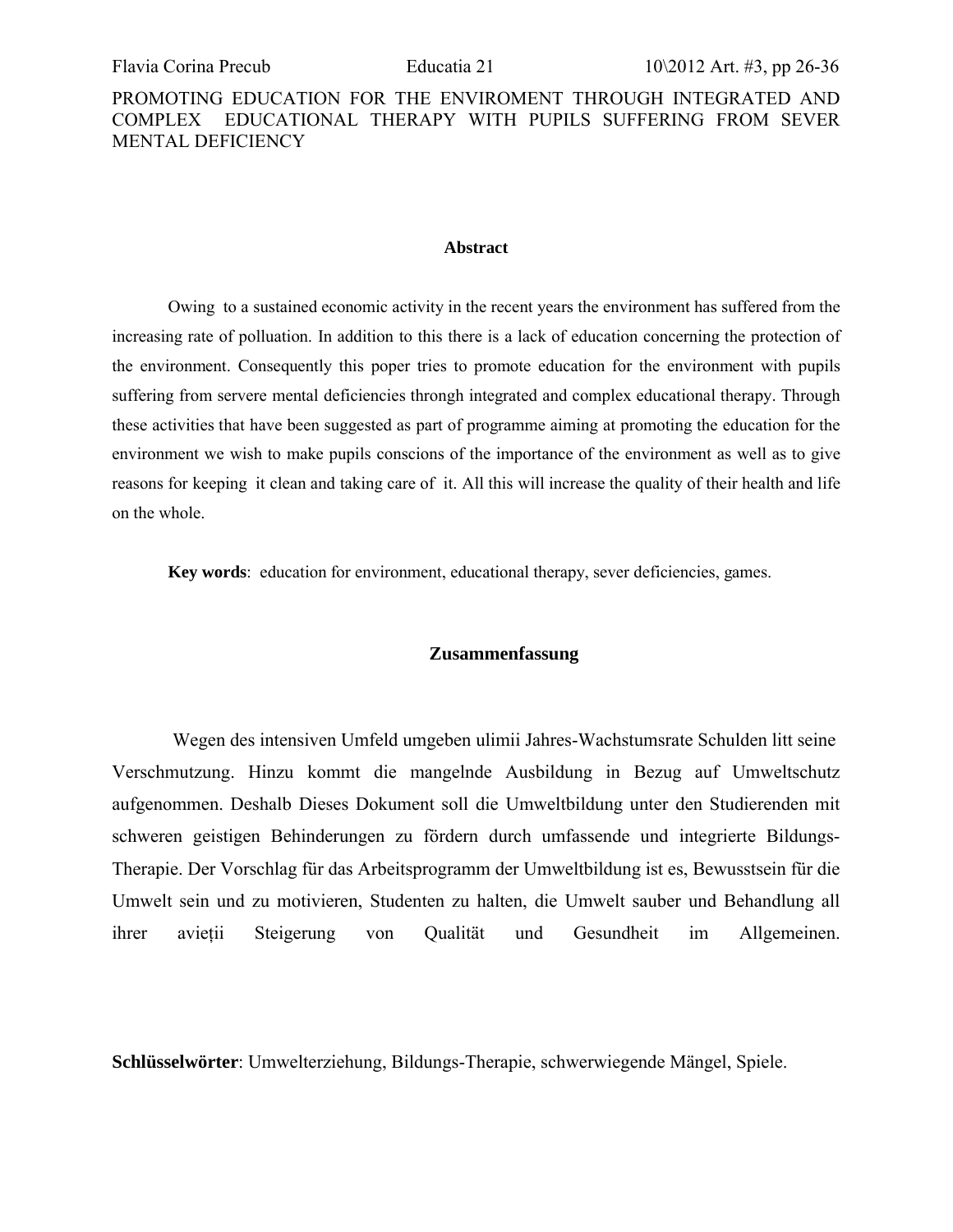# **Promoting education for the environment through integrated and complex educational therapy with pupils suffering from sever mental deficiency**

### **I. Introduction**

In the context of a society permanently in progress and changing, in a full crisis of time and seized by everyday stress, people often forget about the importance of keeping the environment clean and unpolluted. It is a matter of education, whose task is that of calling on specialists and promoting, among pupils, the education for the environment taking as an example a clean and preserved environment.

In the recent years, the education for the environment and ecological activities have become very popular among extracurricular activities in different schools. In spite of that, the education for the environment does not have to be thought in terms of different activities of cleaning or preserving this one. It must become the real link between pupils and the environment These activities aim at teaching them love for a clean, preserved and unpolluted environment. The education for the environment deals with increasing love for nature in order to involve pupils in activities of preserving and taking care of the environment (such as cleaning parks, looking after the plants in their school garden or classroom, recycling plastic products, paper and glass) and to give them information about the consequences that a polluted environment could have on people`s health.

During the time within specialized books there have been presented and tested series of examples and theories that could really help to promote the education for the environment. The theory of behavioural planning is a cognitive theory that explains the forming of proper or risky behaviour by its three constituents: attitude towards a typical behavior, subjective standards, towards the behavior and perception of behavioural controlling (internal or external) (Băban, A . 2001, p.118). This theory is useful when the ecological habits and a positive attitude of the pupils towards the environment are built up. The theory of self-efficiency emphasized the individual`s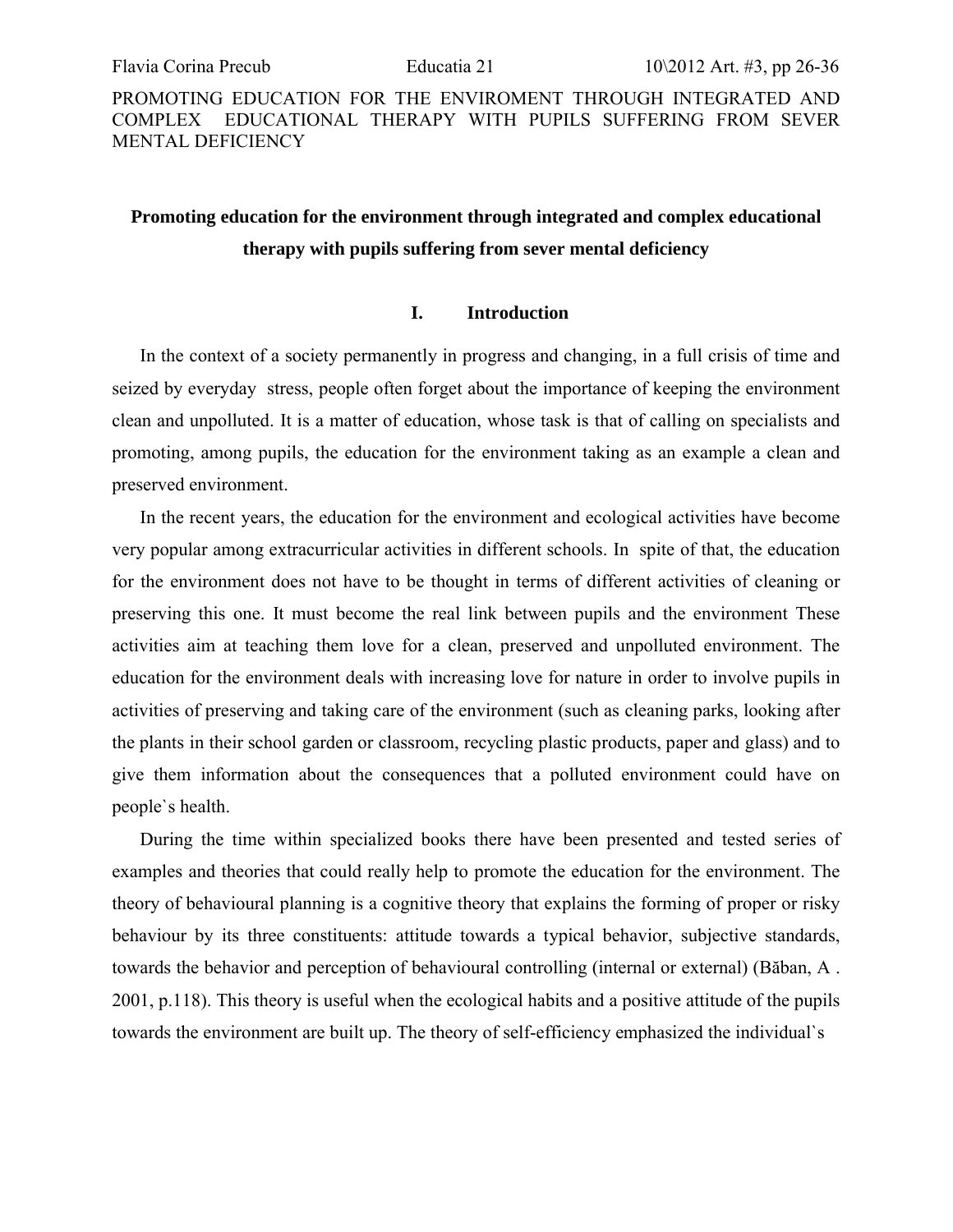ability to summon up as to his conscious mental process and motivation for taking a suitable conduct ( towards the environment in this case). This Theory represents an important part in the process of building up the pupils` motivation to show and take as well a suitable conduct towards the environment where they live.

In schools programs of preventing pollution and those for environmental education are essential in order to develop a positive attitude towards the environment. Prevention is focused on three constituent parts: primary (emphasized the decreasing risk of having a polluted environment), secondary (takes into account the decrease of risky factors as to environmental pollution) and tertiary (it is designed to increase the quality of life for people living in a polluted environment, following the lake of environmental education).

Considering the specific nature of pupils having sever mental deficiency it is necessary to draw up some educational courses according to the objectives of environmental education, this opposing the influence of primary instincts by which this sort of pupils are led in showing their attitude towards the environment. So much the more, these pupils need a chief reasons in the process of developing their ecological habits that will be required later when they are integrated into society. Integrated and complex educational therapy aims at stimulating pupils` real experiences by reinforcing their knowledge and habits acquired within the learning process, promotes the total approach of the pupil and a permanent evaluation of this one`s development in accordance with the five competences: mobility, language, setting up and developing communication, self-awareness and socio-emotional maturation (Vlad, M. 2007, p.7-8). Thus by its modules: work therapy, cognitive stimulation, ludotherapy (game therapy), developing selfawareness and socializing , this kind of therapy gives the possibility to promote the education for the environment among pupils suffering from severe deficiencies. By means of each module of this kind of therapy we can approach various subjects typical to environmental educational, offer information relating to the environment, developing attitudes, abilities and habits that will be practiced later. All these matters results in acquiring the necessary parts to promote the education for the environment as follows: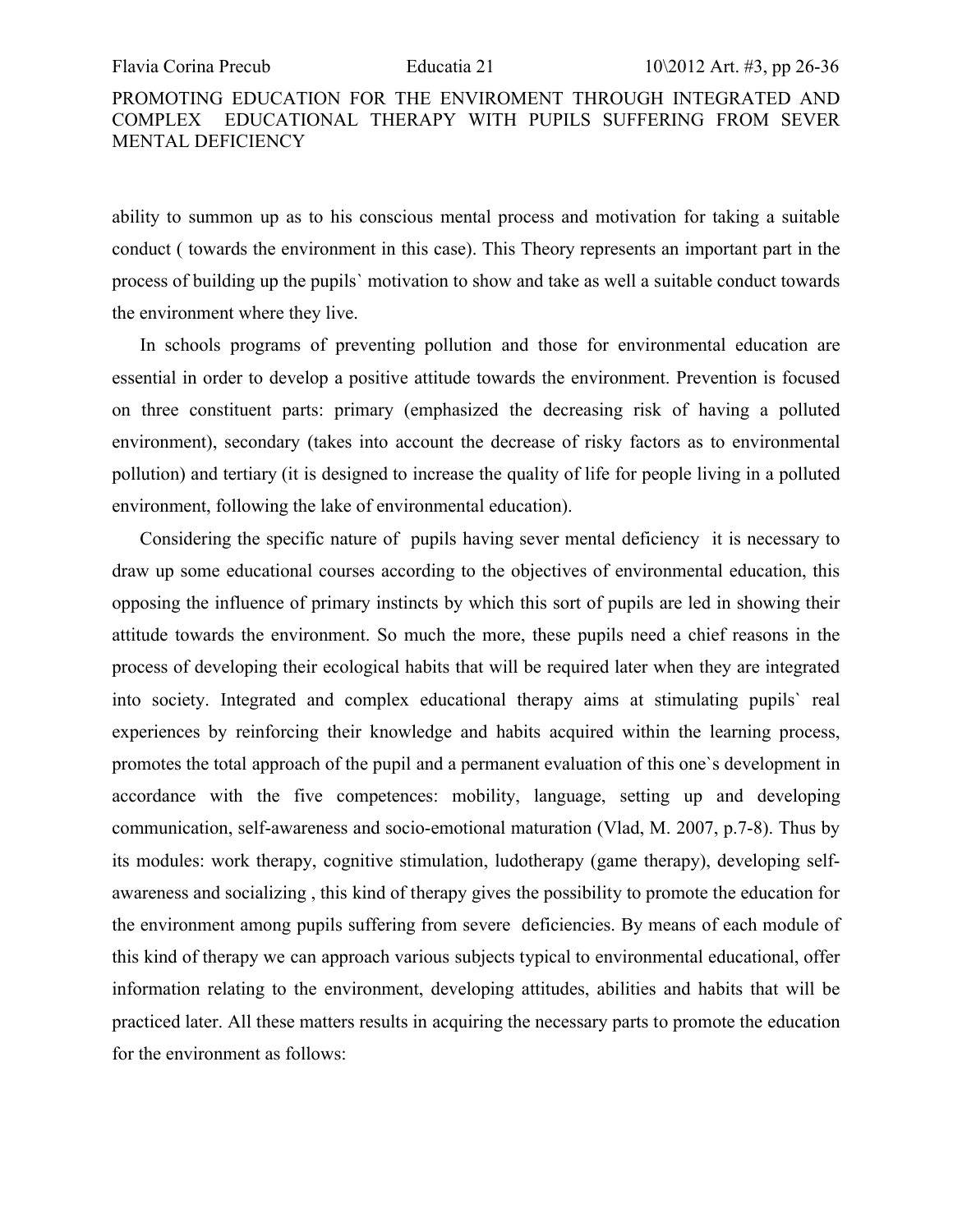- 1. Developping the ability of observing and exploring the environment through the senses;
- 2. The ability of identifying plants, animals and what they are useful for;
- 3. The ability of understanding nature changes;
- 4. Practical skills and habits for everyday life;
- 5. Abilities for becoming familiar with the needs of the group and for team-work;
- 6. Civic and entrepreneurial habits and abilities . (Vlad, M. 2007).

## **II. The specific nature of pupils having severe mental deficiency**

A short classification divides mental deficiency into: mental deficiency of the first degree, of the second degree and of the third degree. Severe mental deficiency joins to the second degree, the subjects having an IQ between 20/30 and 35/40. The pupils belonging to this disabled group acquire few abilities of communication in their early life, but later as adults, they will carry out a series of easy tasks being monitored. Thus, the deficiency in mental capacity keeps the disabled pupils from judging the limits, between taking a positive attitude towards the environment and a negative one. At the same time he is deprived of predicting the risks of taking an inadequate behaviour towards the environment, being unable to understand the importance of a preserved and clean environment and the bad consequences of a polluted one.

According to the objectives aimed by the integrated and complex educational therapy we wish to build up and practice the devices in making a decision by the severly disabled pupil by using his stored knowledge acquired habits and creating operative means of integration. Following those, the severly disabled pupils will be able to take a positive attitude towards the environment to be concerned with loving it and ready to look after it in order to keep it clean and unpolluted.

Besides the education for environment may be an opportunity for such a pupil to be integrated into society to put to work his abilities acquired during his school years and why not to practice a monitored job that could help him to support himself after finishing classes.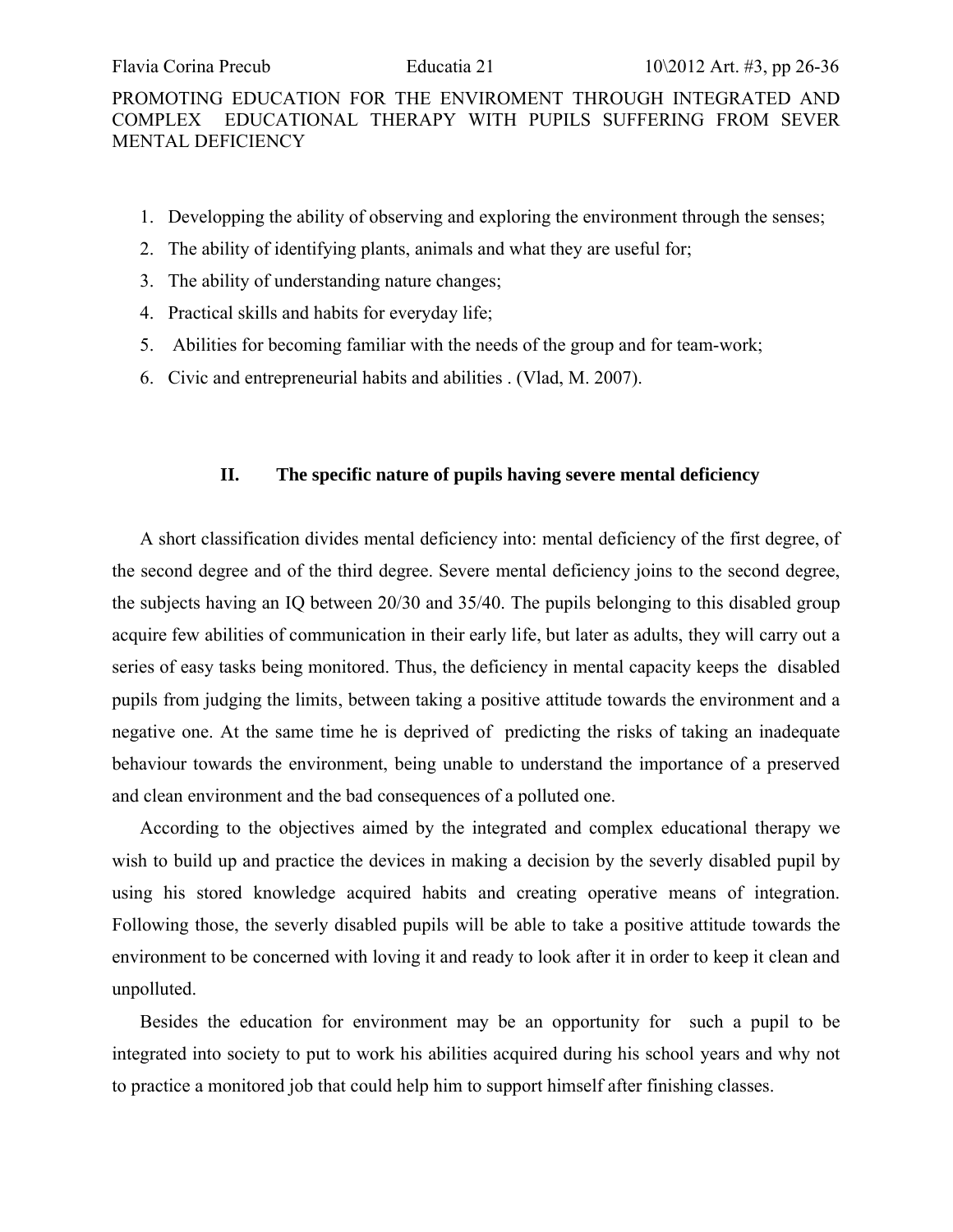# **III. The presence of environmental education within integrated and complex educational therapy**

The achievement of the objectives for environmental education will be done by proposing a planning of required matters to the pupils:

- 1. On the environment
- 2. The plant world
- 3. The animal world
- 4. Pollution (water, soil, air)
- 5. Nature friends
- 6. The little ecologists

These matters will be fitted to the personal peculiarities of each pupil while the teacher will determine relying on necessity the number of classes allotted to each matter. Once these matters and the time necessary for them to be debated are fixed , there will be identified the necessary methods and means to achieve the suggested objectives and drawn up strictly speaking, a planning of promoting the education for the environment to the disabled pupils. Concerning the methods to be used, there are suitable narration, role game, demonstration, teaching game and any other active method provided that it fits to personal peculiarities of the severe disabled pupils. As to the means to be used they have to be the more diverse as possible known by the pupils in order to set them to work and real (we use a shovel not its picture). After fixing all these, we will go on to draw up a programme for promoting the education for the environment with the mentally disabled pupils which will be carried on stages we will focus on building up developing the behavior in taking care of the environment. The pupils are given some ideas about the environment, the animal and plant world. They may learn some things concerning animals and plants, even to see them in their natural environment (this being possible through activities within the typical socializing module. Once the pupils will master these ideas, we will go on to make use of them so that they could name animals and plants link the animal to its environment or to its specific food as well as to look after plants in the classroom. In the second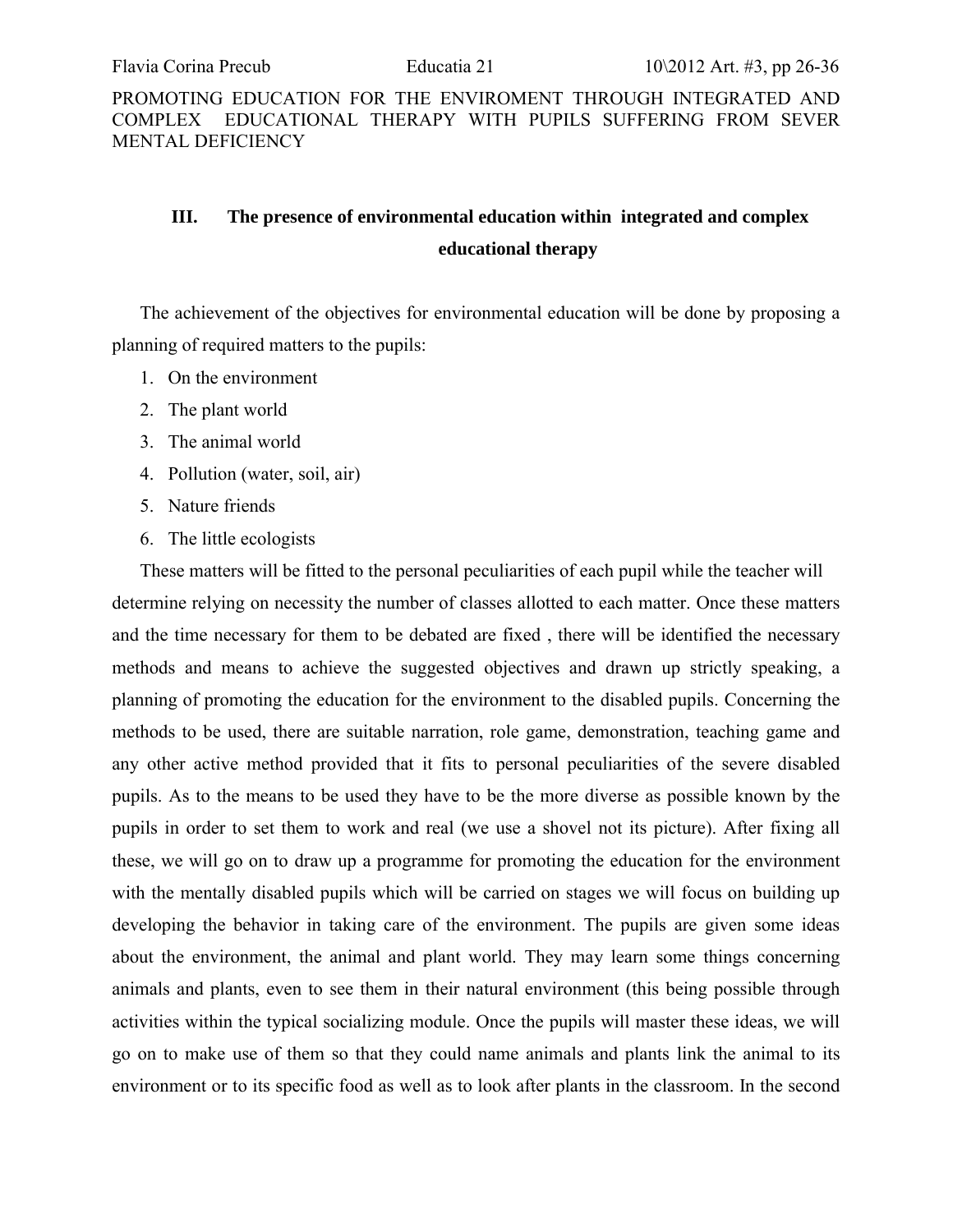stage of the programme the pupils are told about the good effects of a clean environment, the causes and consequences of pollution as well as ways of keeping the environment clean. These matters will be tackled in an active and interactive manner , without giving a lecture in order to observe the learning characteristics of the disabled pupils. They will be followed by practical activities . The third stage of the programme will give to the pupils the possibility to apply the knowledge on protecting the environment they have acquired. This kind of activity will take place in the open air and the pupils will be given clear orders as to the minimal rules for labour protection. In this stage of the programme the pupils will be encouraged to suggest solution for protecting the environment. All of them will be involved in ecological activities.

When planning an activity regardless of the stage of programme he is dealing with, the teacher will take into account:

1. *Learning task*. This will be drawn up in noticeable and measuring terms considering the personal peculiarities of the pupils. When drawing it up the teacher will have in view: who will achieve this task? what this one consists of? how will he achieve it? How successful will it be?

*2. Predicting pupils behaviour when applying the programme for promoting the education for the environment.* 

3. *Analysing the learning task as part of an activity.* It consists in dividing task into several stages that the pupil has to learn in order to carry out the task.

After setting up this programme, there will be done an evaluation of it in order to take the real decisions and measures to improve the programme and of the impact it has on the severly disabled pupils.

Considering the same objectives and observing the same framework of the programme for promoting the education for the environment we will propose some other examples of activities being carried out with all the modules of integrated and complex educational therapy.

**A. Promoting the education for the environment with the ludotherapy will be achieved by some sorts games.** 

1. *The pouch with surprises*: this game aims at identifying and naming some plants,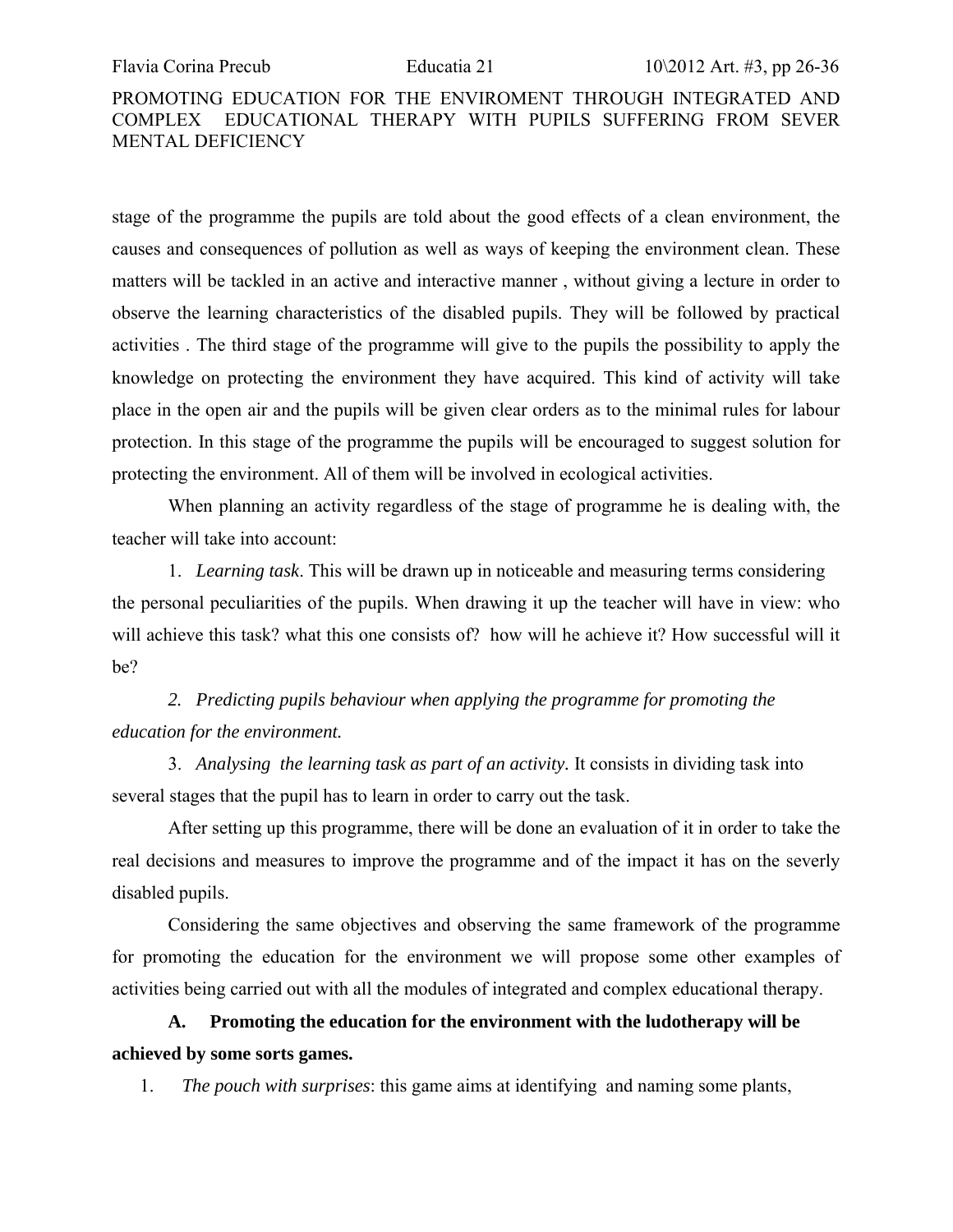animals or the necessary objects for protecting the environment. The teacher will put , for instance some animals, into a pouch. Each pupil will stuff his hand into it without taking out the animal and name it. Then he will show it to his classmates and try to tell them many things as possible about it (where he lives, what he feeds itself on, what it is useful for, size, colour).

2. *The nature wheel*: each pupil will get a card on which there will be a picture of an animal or of its food. The pupils will join into pairs according to the link between the animal and its food (for instance hen-grain). Finally every pair will hold their hands and make the nature wheel.

3. *Where does it live?* The pupils will be placed in a circle. One of them having been chosen by the teacher will stay in the middle having a ball in his hand. He will throw it to one of his classmates and utter one of the following words: water, air, land. The pupil who will catch the ball will have to name an animal living in these environments (dog-land). Then that one will take the place of the pupil in the middle of the circle and throw the ball to another classmate.

4. *Save the water:* three pupils will hold their hands and imitate the flow of a river water. Two others will mime the fish swimming into it. Another two pupils will have on their chest some cards with pictures of some bottles, garbage, packaging, chemicals that pollute the water. Once these are in the river, they become ill, crouch and do not swim any more. Then another pair of children come and clear the river of rubbish. The fish recover and swim into the river (the pupils may change the role among them).

5. *Ecological relay race*: the pupils are divided into two groups, one behind the other. In front of each group there are two waste paper baskets two meters away. Bothe groups will get some packaging. Each pupil will take a piece of them and throw into the basket while running. The team that will put first all the pieces into it, will be the winner .

# **B. Promoting the education for the environment through the cognitive stimulation module will be achieved by:**

1. *Protecting the nature competition*. The pupils are divided into two groups. The competition will consist three trials. In the first one the pupils will get a set of ten pictures. They will have to arrange them into two categories: ones illustrating the protection of the environment while the others its damage. The team that will finish first will be winner. In the next trial the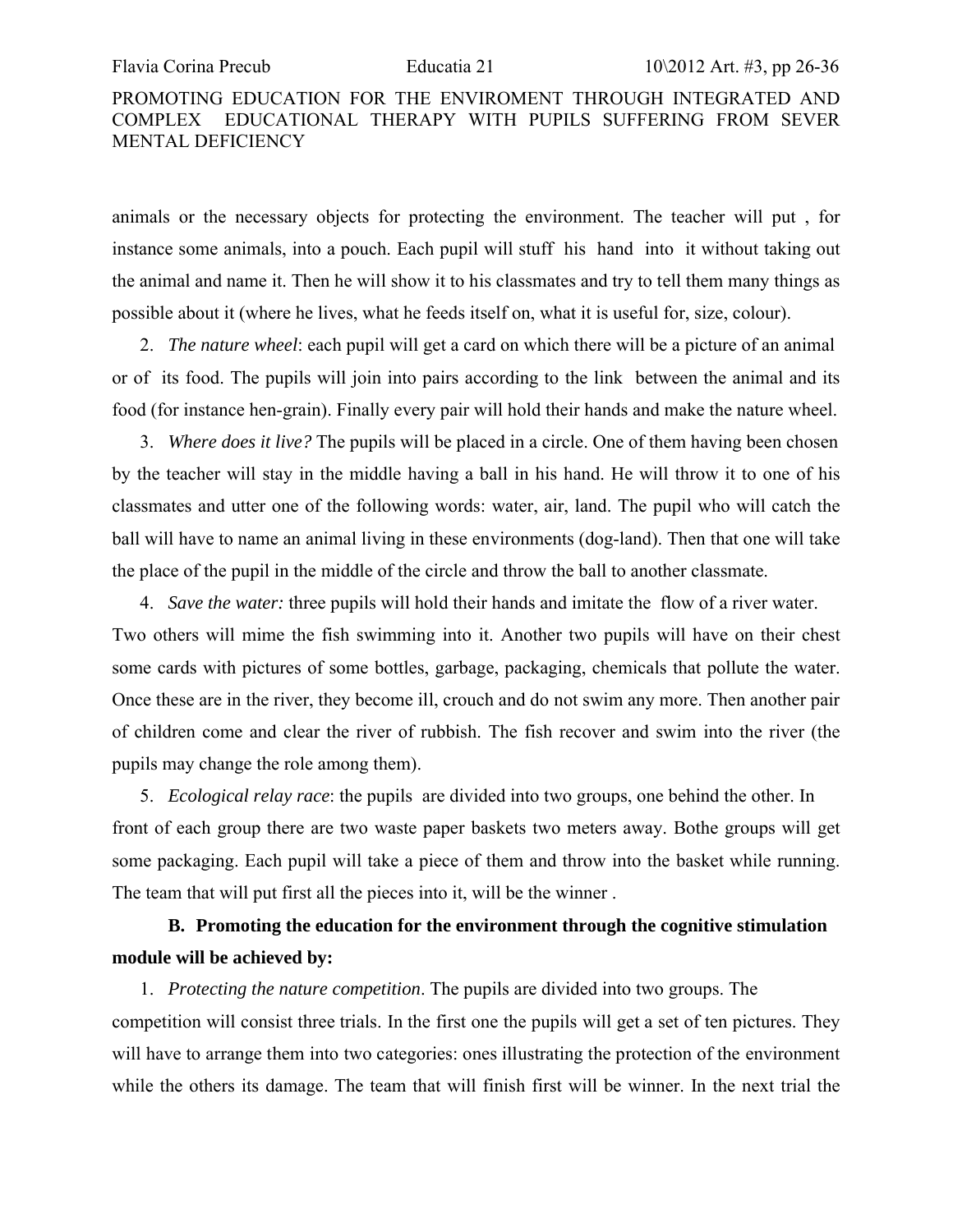pupils will have to make up sentences by using a set of given words relating to the protection of the environment. The team that will finish first by doing it correctly will win. In the third trial they will have to list as many ways of protecting the environment as possible.

2. *Answer properly game*. It applies to each one. The pupils will have in front of them a panel with pictures illustrating the environment of some animals. Each of them will take a card picture of an animal from the small table next to the panel. The pupil will have to name it and point to where this one lives. Finally, he will make up a sentence about the animal or its environment.

3. *Answer and win.* It is a team game. The pupils will have to answer some questions about protecting the environment as well as its polluting agents. The team that gives the largest number of right answer will win (this game is suitable for the end of programme on promoting the education for the environment).

4. *That`s right, that`s wrong.* This is an activity of reinforcing knowedge concerning the environment the pupils have acquired. All of them will make up a panel with pictures on protecting the environment and its pollution.

# **C. Promoting the education for the environment through the socializing module will be achieved by:**

1. *Ecological activities:* "My friend … the three". One day while walking into the park the pupils will be advised to chose a tree to look after and to make it his friend (they will be explained that this is not a real one but existing only in their mind and they will look after the tree as they do regarding their real friends).

2. *Going on a trip into the forest*. The pupils and the teacher will go together on a trip into the forest nor far from the town. The pupils are given the opportunity to look at the trees, to breathe fresh air. During the trip the teacher will tell them about the importance of green forests and the necessity of keeping them clean.

3. Within this module the pupils will take part together with their mates from others schools in contests and ecological activities.

### **D. Promoting the education for the environment through the Work therapy module**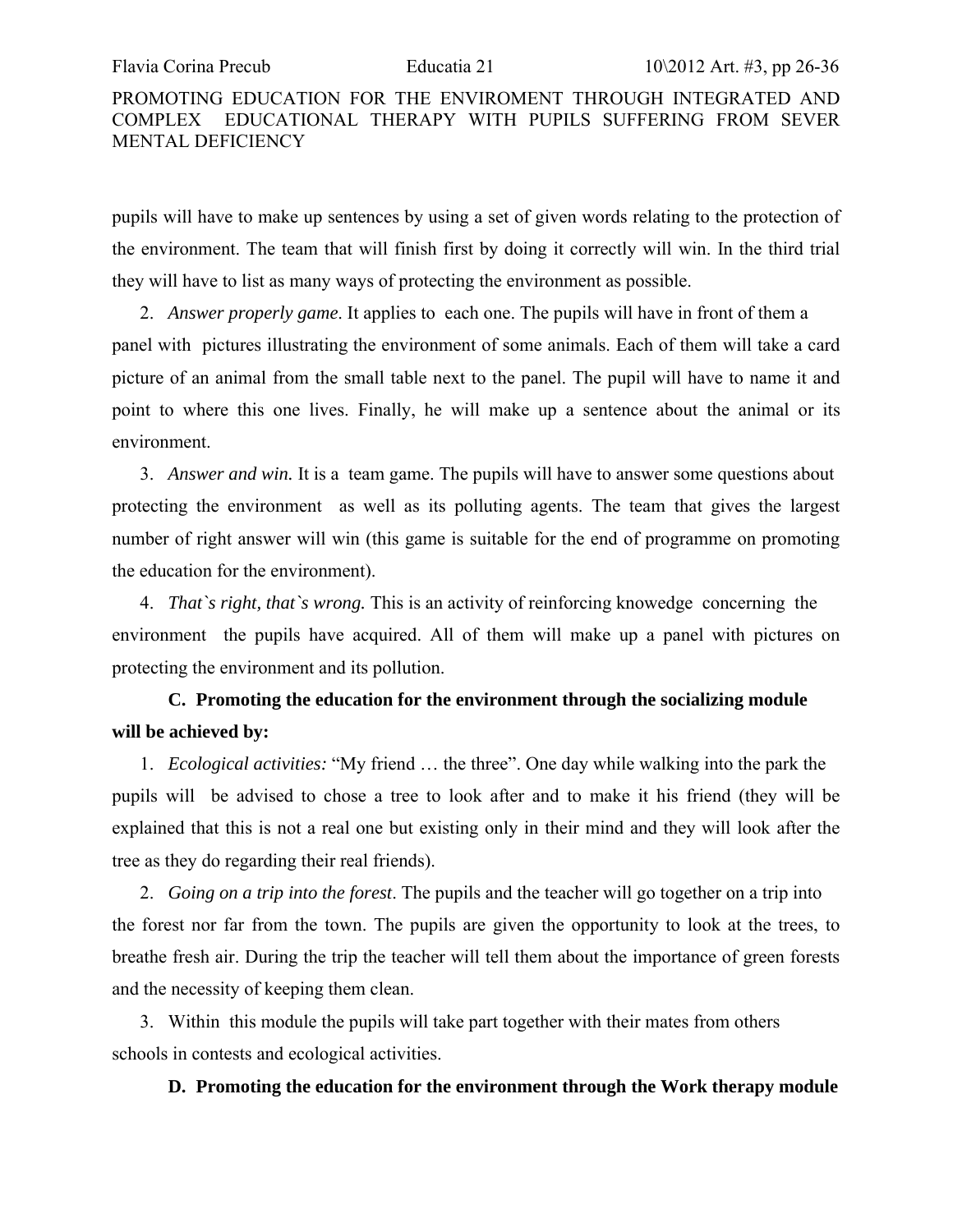### **will be achieved by:**

1. The pupils will be encouraged to take care of the plants in the classroom. They will water the flowers, will clear them of day leaves, will add earth and dust their leaves.

2. Besides, the pupils will carry out ecological activities in the school yard at times. They will gather some rubbish, will sweep the ground, will plant flowers, will clear and cover with lime the trees.

3. Drawing some pictures and posters on different matters: the education for the environment, its protection and pollution. Representing the environmental elements on a small scale.

4. Moreover each pupil will plant different seeds in a flower pot and look after his plant during the year.

# **E. Promoting the education for environment through the Developing self-awareness module will be achieved by:**

1. Making some albums with pictures representing animals and plants.

- 2. Activities on noticing some polluting materials: plastic, waste, packaging, bags.
- 3. Reading texts about strange facts in the animal and plant world.

4. Doing experiments in order to prove the importance of water and soil for the living beings.

### **IV. Conclusions**

The activities being carried out within the integrated and complex educational therapy help the teacher to promote the education for the environment among the severely disabled pupils. These ones will be able to learn as many information as possible concerning the environment, animal and plant lives, the importance of protecting nature its polluting agents as well as ways of preventing pollution of the environment. Besides, the practical activities being carried out within the work therapy and socializing modules will also play a part in developing self-awareness with these pupils. The successful outcome of these activities hangs on the pupils continued